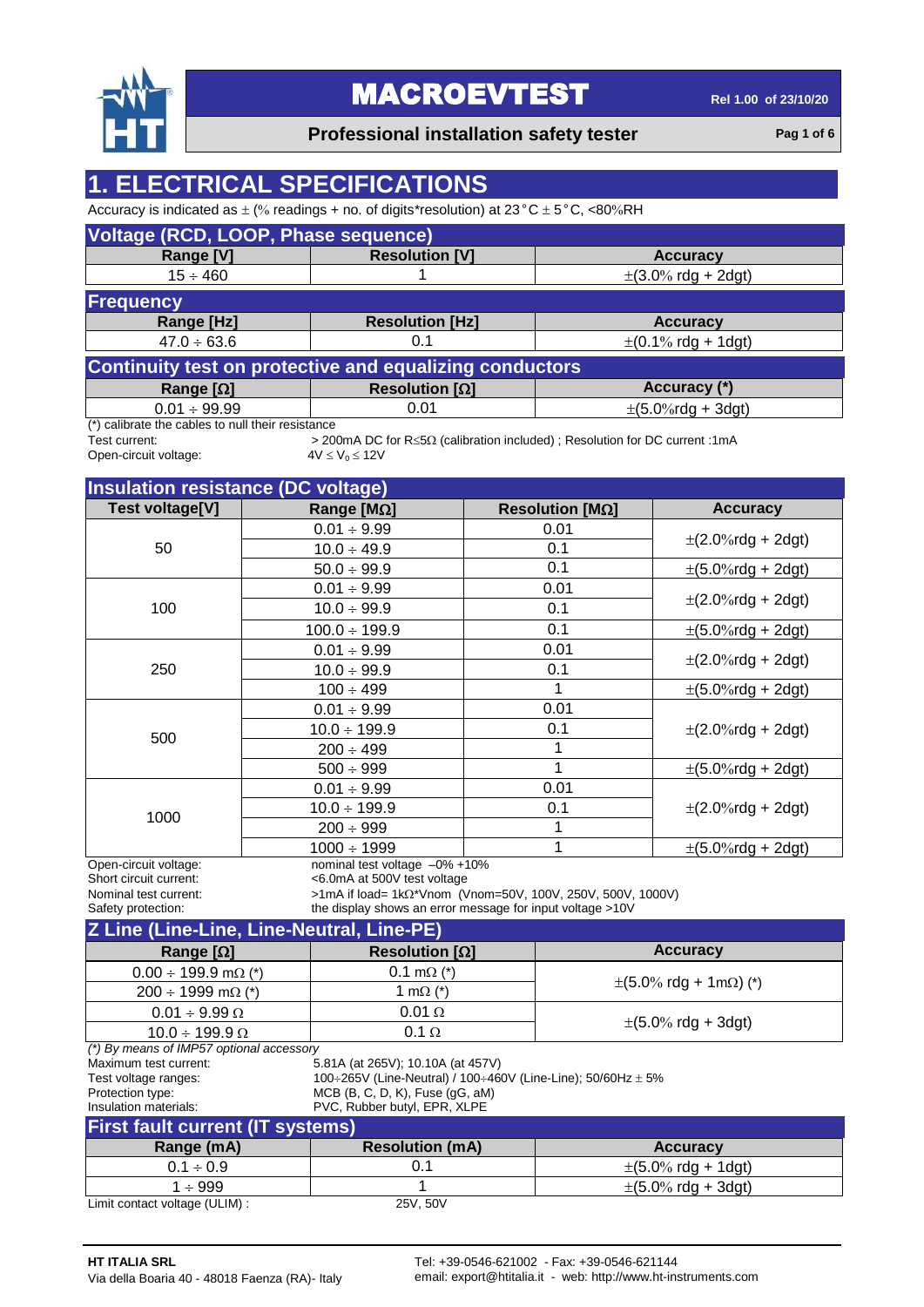

#### **Professional installation safety tester Pag 2** of 6

# **RCD test (Molded case type)**

Frequency:  $50/60$ Hz  $\pm$  5%

RCD type:  $AC (\sim)$ , A ( $\sim$ ), B( $\cdot$ ) – General (G), Selective (S) and Delayed ( $\bullet$ )<br>Rated tripping currents ( $\vert \Delta N$ ):: 6mA, 10mA, 30mA, 100mA, 300mA, 500mA, 650mA, 1000mA Rated tripping currents (IAN):: 6mA, 10mA, 30mA, 100mA, 300mA, 500mA, 650mA, 1000mA<br>Line-PE, Line-N voltage: 100V ÷265V RCD type AC and A, 190V ÷265V RCD type B 100V  $\div$ 265V RCD type AC and A, 190V  $\div$ 265V RCD type B

|                 | RCD tripping current (Molded case type - RCD General) |                         |                        |                                |  |  |  |  |  |  |  |
|-----------------|-------------------------------------------------------|-------------------------|------------------------|--------------------------------|--|--|--|--|--|--|--|
| <b>RCD type</b> | I∆N                                                   | Range I∆N [mA]          | <b>Resolution [mA]</b> | Accuracy $IAN$                 |  |  |  |  |  |  |  |
| AC, A, B        | 6mA,10mA                                              |                         |                        | $-0\%$ , $+10\%$ <sub>AN</sub> |  |  |  |  |  |  |  |
| AC, A, B        | $30mA \leq \Delta N \leq 300mA$                       | $(0.2 \div 1.1) I_{AN}$ | $\leq$ 0.1 $I_{AN}$    |                                |  |  |  |  |  |  |  |
| AC, A           | 500mA ≤I∆N ≤650mA                                     |                         |                        | $-0\%$ , +5% $I_{\Lambda N}$   |  |  |  |  |  |  |  |

#### **RCD Molded type tripping time range [ms] (TT/TN system)**

|                   |               |                   | $x$ 1/2           |                   |                   | x <sub>1</sub>    |                   |            | x <sub>2</sub> |               |          | x <sub>5</sub> |               |              | <b>AUTO</b>       |          |                   |              |   | $AUTO +$ |  |
|-------------------|---------------|-------------------|-------------------|-------------------|-------------------|-------------------|-------------------|------------|----------------|---------------|----------|----------------|---------------|--------------|-------------------|----------|-------------------|--------------|---|----------|--|
|                   |               | G                 | $\mathsf{S}$      | $\mathbf{N}$      | G                 | S                 | $\mathcal{N}$     | G          | S              | $\mathcal{N}$ | G        | S              | $\mathcal{N}$ | G            | S                 | $\infty$ | G                 | $S(\lambda)$ | G | S        |  |
| 6mA               | AC<br>A<br>В  | 999<br>999<br>999 | 999<br>999<br>999 | 999<br>999<br>999 | 999<br>999<br>999 | 999<br>999<br>999 | 999<br>999<br>999 | 160<br>160 | 210<br>210     |               | 50<br>50 | 150<br>150     |               | $\checkmark$ | ✓                 |          | 310<br>310<br>310 |              | ✓ |          |  |
| 10 <sub>m</sub> A | AC<br>A<br>B  | 999<br>999<br>999 | 999<br>999<br>999 | 999<br>999<br>999 | 999<br>999<br>999 | 999<br>999<br>999 | 999<br>999<br>999 | 160<br>160 | 210<br>210     |               | 50<br>50 | 150<br>150     |               | $\checkmark$ | $\checkmark$      |          | 310<br>310<br>310 |              | ✓ |          |  |
| <b>30mA</b>       | AC<br>Α<br>B  | 999<br>999<br>999 | 999<br>999<br>999 | 999<br>999<br>999 | 999<br>999<br>999 | 999<br>999<br>999 | 999<br>999<br>999 | 160<br>160 | 210<br>210     |               | 50<br>50 | 150<br>150     |               | $\checkmark$ | $\checkmark$<br>✓ |          | 310<br>310<br>310 |              | ✓ |          |  |
| 100mA             | AC<br>Α<br>В  | 999<br>999<br>999 | 999<br>999<br>999 | 999<br>999<br>999 | 999<br>999<br>999 | 999<br>999<br>999 | 999<br>999<br>999 | 160<br>160 | 210<br>210     |               | 50<br>50 | 150<br>150     |               | ✓<br>✓       | $\checkmark$<br>✓ |          | 310<br>310<br>310 |              |   |          |  |
| 300mA             | AC<br>A<br>B  | 999<br>999<br>999 | 999<br>999<br>999 | 999<br>999<br>999 | 999<br>999<br>999 | 999<br>999<br>999 | 999<br>999<br>999 | 160<br>160 | 210<br>210     |               | 50<br>50 | 150<br>150     |               | $\checkmark$ | $\checkmark$      |          | 310<br>310<br>310 |              |   |          |  |
| 500mA<br>650mA    | AC<br>A<br>B  | 999<br>999        | 999<br>999        | 999<br>999        | 999<br>999        | 999<br>999        | 999<br>999        | 160<br>160 | 210<br>210     |               | 50       | 150            |               | $\checkmark$ | $\checkmark$      |          | 310<br>310        |              |   |          |  |
| 1000mA            | AC.<br>A<br>B | 999<br>999        | 999<br>999        | 999<br>999        | 999<br>999        | 999<br>999        | 999<br>999        | 160        | 210            |               |          |                |               |              |                   |          |                   |              |   |          |  |

Resolution: 1ms, Accuracy:  $\pm (2.0\% \text{rdg} + 2 \text{dgt})$ 

#### **RCD Molded type tripping time range [ms] (IT system)**

|                                               |              |     | $x$ 1/2 |     |     | x <sub>1</sub> |     |     | x <sub>2</sub> |               |    | x <sub>5</sub> |    |              | <b>AUTO</b> |        |     |   | AUTO+ |   |  |
|-----------------------------------------------|--------------|-----|---------|-----|-----|----------------|-----|-----|----------------|---------------|----|----------------|----|--------------|-------------|--------|-----|---|-------|---|--|
|                                               |              | G   | S       |     | G   | S              | べ   | G   | S              | $\ddot{\sim}$ | G  | S              | N. | G            | S           | $\sim$ | G   | S | G     | S |  |
| 6mA<br>10 <sub>m</sub> A<br>30 <sub>m</sub> A | AC<br>Α<br>B | 999 | 999     | 999 | 999 | 999            | 999 | 160 | 210            |               | 50 | 150            |    | ✓            |             |        | 310 |   | ✓     |   |  |
| 100mA<br>300mA<br>500mA<br>650mA              | AC<br>A<br>B | 999 | 999     | 999 | 999 | 999            | 999 | 160 | 210            |               | 50 | 150            |    | $\checkmark$ |             |        | 310 |   |       |   |  |
| 1000mA                                        | AC<br>Α<br>В | 999 | 999     | 999 | 999 | 999            | 999 | 160 | 210            |               |    |                |    |              |             |        |     |   |       |   |  |

Resolution: 1ms, Accuracy:  $\pm$ (2.0%rdg + 2dgt)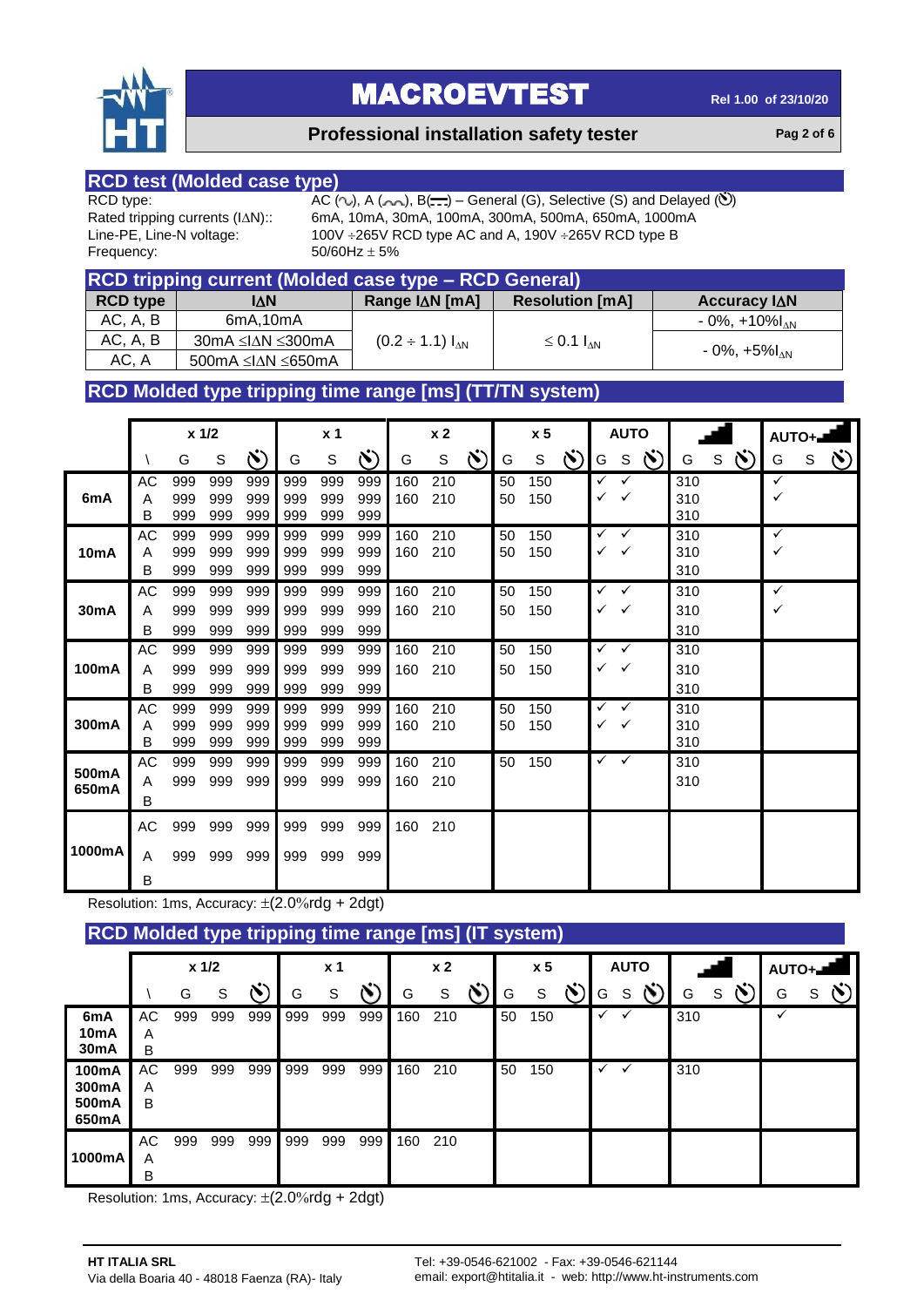

#### **Professional installation safety tester Pag 3** of 6

| Test on earth leakage delay tester RCDs (with RCDX10 optional accessory)<br>RCD type: |             |            |                            |                               |                 | AC $(\sim)$ , A $(\sim)$ , B $(\cdot\cdot\cdot)$ – General (G), Selective (S) and Delayed ( $\bullet$ ) |                               |                |                |                |                        |                        |                |              |              |                |                                      |   |                |
|---------------------------------------------------------------------------------------|-------------|------------|----------------------------|-------------------------------|-----------------|---------------------------------------------------------------------------------------------------------|-------------------------------|----------------|----------------|----------------|------------------------|------------------------|----------------|--------------|--------------|----------------|--------------------------------------|---|----------------|
| Rated tripping currents (IAN)::                                                       |             |            |                            |                               | $0.3A \div 10A$ |                                                                                                         |                               |                |                |                |                        |                        |                |              |              |                |                                      |   |                |
| Line-PE, Line-N voltage:                                                              |             |            |                            |                               |                 | 100V ÷265V RCD type AC and A, 190V ÷265V RCD type B                                                     |                               |                |                |                |                        |                        |                |              |              |                |                                      |   |                |
| Frequency:                                                                            |             |            |                            |                               |                 | 50/60Hz $\pm$ 5%                                                                                        |                               |                |                |                |                        |                        |                |              |              |                |                                      |   |                |
| Earth leakage delay tester RCDs tripping current (RCD General)                        |             |            |                            |                               |                 |                                                                                                         |                               |                |                |                |                        |                        |                |              |              |                |                                      |   |                |
| <b>RCD type</b>                                                                       |             |            | <b>IAN</b>                 |                               |                 |                                                                                                         |                               | Range IAN [mA] |                |                |                        | <b>Resolution [mA]</b> |                |              |              |                | Accuracy IAN                         |   |                |
| AC, A, B                                                                              |             |            |                            | 300mA ≤I∆N ≤1A                |                 |                                                                                                         | $(0.3 \div 1.1) I_{\Delta N}$ |                |                |                | $\leq 0.1I_{\Delta N}$ |                        |                |              |              |                | $-0\%$ , $+5\%$ <sub><i>NN</i></sub> |   |                |
| AC, A                                                                                 |             |            |                            | $1.1A \leq \Delta N \leq 10A$ |                 |                                                                                                         |                               |                |                |                |                        |                        |                |              |              |                |                                      |   |                |
| Earth leakage delay tester RCDs trip out time range [ms] (TT/TN system)               |             |            |                            |                               |                 |                                                                                                         |                               |                |                |                |                        |                        |                |              |              |                |                                      |   |                |
|                                                                                       |             | x 1/2      |                            |                               |                 | $x_1$                                                                                                   |                               |                | x <sub>2</sub> |                |                        | x <sub>5</sub>         |                |              | <b>AUTO</b>  |                |                                      |   |                |
|                                                                                       | $\setminus$ | G          | $\mathbb S$                | $\ddot{\circ}$                | G               | $\mathbb S$                                                                                             | $\ddot{\circ}$                | G              | S              | Ö              | G                      | $\mathbf S$            | $\ddot{\circ}$ | G            | $\mathsf S$  | $\infty$       | G                                    | S |                |
|                                                                                       |             |            |                            |                               |                 |                                                                                                         |                               | 200            |                |                | 50                     |                        |                | $\checkmark$ | ✓            |                |                                      |   | $\infty$       |
| 0.3A                                                                                  | АC<br>Α     | 999<br>999 | 999<br>999                 | 999<br>999                    | 999<br>999      | 999<br>999                                                                                              | 999<br>999                    | 200            | 250<br>250     |                | 50                     | 150<br>150             |                | ✓            | ✓            |                | 310<br>310                           |   |                |
| ÷<br>1.0A                                                                             | B           | 999        | 999                        | 999                           | 999             | 999                                                                                                     | 999                           |                |                |                |                        |                        |                |              |              |                | 310                                  |   |                |
| 1.1A                                                                                  | <b>AC</b>   | 999        | 999                        | 999                           | 999             | 999                                                                                                     | 999                           | 200            | 250            |                | 50                     | 150                    |                | ✓            | $\checkmark$ |                | 310                                  |   |                |
| $\div$                                                                                | A           | 999        | 999                        | 999                           | 999             | 999                                                                                                     | 999                           | 200            | 250            |                | 50                     | 150                    |                | ✓            | ✓            |                | 310                                  |   |                |
| 3.0A                                                                                  | В           | 999        | 999                        | 999                           | 999             | 999                                                                                                     | 999                           |                |                |                |                        |                        |                |              |              |                |                                      |   |                |
| 3.1A                                                                                  | АC          | 999        | 999                        | 999                           | 999             | 999                                                                                                     | 999                           | 200            | 250            |                | 50                     | 150                    |                | ✓            | ✓            |                | 310                                  |   |                |
| ÷<br>6.5A                                                                             | A<br>В      | 999<br>999 | 999<br>999                 | 999<br>999                    | 999<br>999      | 999<br>999                                                                                              | 999<br>999                    | 200            | 250            |                | 50                     | 150                    |                | ✓            | ✓            |                | 310                                  |   |                |
|                                                                                       |             |            |                            |                               |                 |                                                                                                         |                               |                |                |                |                        |                        |                |              |              |                |                                      |   |                |
| 6.6A                                                                                  | AC          | 999        | 999                        | 999                           | 999             | 999                                                                                                     | 999                           | 200            | 250            |                |                        |                        |                |              |              |                |                                      |   |                |
| ÷                                                                                     | Α           | 999        | 999                        | 999                           | 999             | 999                                                                                                     | 999                           |                |                |                |                        |                        |                |              |              |                |                                      |   |                |
| 10.0A                                                                                 | B           |            |                            |                               |                 |                                                                                                         |                               |                |                |                |                        |                        |                |              |              |                |                                      |   |                |
| Resolution: 1ms, Accuracy: $\pm$ (2.0%rdg + 2dgt)                                     |             |            |                            |                               |                 |                                                                                                         |                               |                |                |                |                        |                        |                |              |              |                |                                      |   |                |
| Earth leakage delay tester RCDs trip out time range [ms] (IT system)                  |             |            |                            |                               |                 |                                                                                                         |                               |                |                |                |                        |                        |                |              |              |                |                                      |   |                |
|                                                                                       |             |            |                            |                               |                 |                                                                                                         |                               |                |                |                |                        |                        |                |              |              |                |                                      |   |                |
|                                                                                       |             | $x$ 1/2    |                            |                               |                 | x <sub>1</sub>                                                                                          |                               |                | x <sub>2</sub> |                |                        | x <sub>5</sub>         |                |              | <b>AUTO</b>  |                |                                      |   |                |
|                                                                                       |             | G          | S                          | Ö)                            | G               | $\mathsf S$                                                                                             | Ö)                            | G              | $\mathbb S$    | $\ddot{\circ}$ | G                      | $\mathbb S$            | $\infty$       | G            | S            | $\ddot{\circ}$ | G                                    | S | $\ddot{\circ}$ |
| 0.3A                                                                                  | <b>AC</b>   | 999        | 999                        | 999                           | 999             | 999                                                                                                     | 999                           | 200            | 250            |                | 50                     | 150                    |                |              | ✓            |                | 310                                  |   |                |
| $\div$<br>3.0A                                                                        | Α           |            |                            |                               |                 |                                                                                                         |                               |                |                |                |                        |                        |                |              |              |                |                                      |   |                |
|                                                                                       | B           |            |                            |                               |                 |                                                                                                         |                               |                |                |                |                        |                        |                | $\checkmark$ | ✓            |                |                                      |   |                |
| 3.1A                                                                                  | <b>AC</b>   | 999        | 999                        | 999                           | 999             | 999                                                                                                     | 999                           | 200            | 250            |                | 50                     | 150                    |                |              |              |                | 310                                  |   |                |
| ÷<br>6.5A                                                                             | A<br>B      |            |                            |                               |                 |                                                                                                         |                               |                |                |                |                        |                        |                |              |              |                |                                      |   |                |
| 6.6A                                                                                  | AC          | 999        | 999                        | 999                           | 999             | 999                                                                                                     | 999                           | 200            | 250            |                |                        |                        |                |              |              |                |                                      |   |                |
| ÷                                                                                     | Α           |            |                            |                               |                 |                                                                                                         |                               |                |                |                |                        |                        |                |              |              |                |                                      |   |                |
| 10.0A                                                                                 | B           |            |                            |                               |                 |                                                                                                         |                               |                |                |                |                        |                        |                |              |              |                |                                      |   |                |
| Resolution: 1ms, Accuracy: $\pm$ (2.0%rdg + 2dgt)                                     |             |            |                            |                               |                 |                                                                                                         |                               |                |                |                |                        |                        |                |              |              |                |                                      |   |                |
| <b>MATHERTANA</b>                                                                     |             |            | <b>Maria Autor America</b> |                               |                 |                                                                                                         |                               |                |                |                |                        |                        |                |              |              |                |                                      |   |                |

**NoTripTest – Non-trip earth loop impedance** Test voltage:  $100 \div 265V$  (Line-PE),  $50/60Hz \pm 5%$ **NoTripTest – Systems with Neutral wire Range [] Resolution [] Accuracy (\*)**  $0.01 \div 9.99$  0.01  $\pm (5\% \text{ reading } + \text{ N/10})$  $10.0 \div 199.9$  0.1  $\pm (5\% \text{ reading } + \text{ N})$  $200 \div 1999$  1 1  $\pm (5\% \text{ reading } + 3\text{N})$ 

(\*) If  $I\Delta_N$  <30mA, test current =  $I\Delta_N/2$  and N[ $\Omega$ ]=30/ $I\Delta_N$ ; if  $I\Delta_N \ge 30$ mA, test current <15mA and N=1 $\Omega$ 

| <b>NoTripTest - Systems without Neutral wire</b> |                       |                                   |  |  |  |  |  |  |  |
|--------------------------------------------------|-----------------------|-----------------------------------|--|--|--|--|--|--|--|
| Range $\Omega$                                   | Resolution $[\Omega]$ | Accuracy (*)                      |  |  |  |  |  |  |  |
| 1 ÷ 1999                                         |                       | $-0\%$ , $+(5.0\%$ lettura $+N$ ) |  |  |  |  |  |  |  |

(\*) if  $1\Delta_N$  <30mA, test current =  $1\Delta_N/2$  and N[ $\Omega$ ]=(10x30)/ $1\Delta_N \Omega$ ; If  $1\Delta_N \ge 30$ mA, test current  $1\Delta_N/2$  and N[ $\Omega$ ]=(3x30)/ $1\Delta_N$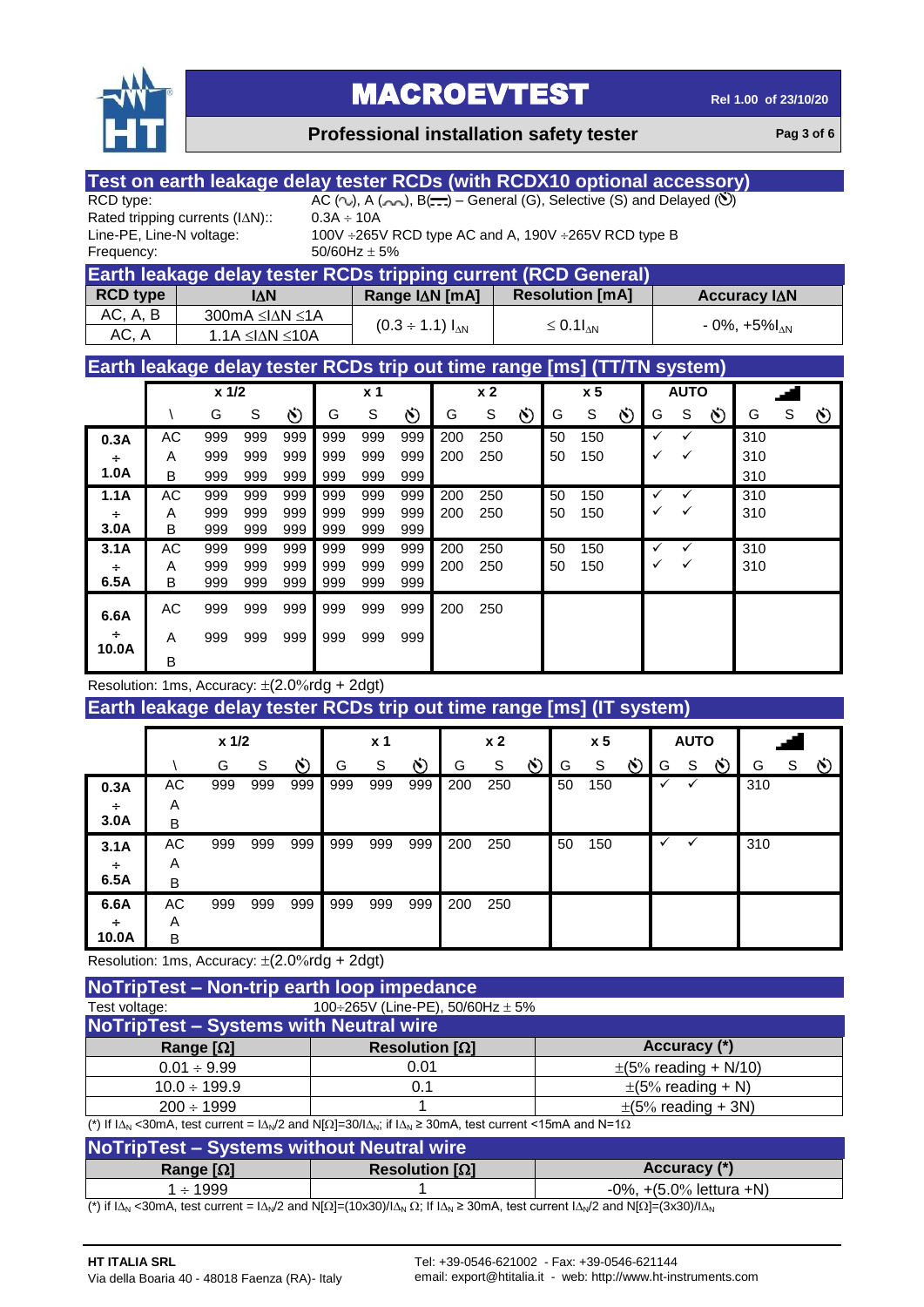

#### **Professional installation safety tester Pag 4** of 6

| <b>Contact voltage (RCD and NoTripTest)</b>     |                       |                                             |  |  |  |  |  |
|-------------------------------------------------|-----------------------|---------------------------------------------|--|--|--|--|--|
| Range [V]                                       | <b>Resolution [V]</b> | <b>Accuracy</b>                             |  |  |  |  |  |
| $0 \div \text{Utlim}$                           | 0.1                   | $-0\%$ , $+(5.0\% \text{ rdg} + 3\text{V})$ |  |  |  |  |  |
| <b>Contact voltage (EARTH test - TT system)</b> |                       |                                             |  |  |  |  |  |
| Range [V]                                       | <b>Resolution [V]</b> | <b>Accuracy</b>                             |  |  |  |  |  |
| $0 \div 99.9$                                   | 0.1                   | $-0\%$ , $+(5.0\% \text{ rdg} + 3\text{V})$ |  |  |  |  |  |
| <b>Contact voltage (EARTH test - TN system)</b> |                       |                                             |  |  |  |  |  |
| Range [V]                                       | <b>Resolution [V]</b> | <b>Accuracy</b>                             |  |  |  |  |  |
| 0 ÷ 99.9                                        | 0.1                   |                                             |  |  |  |  |  |
| $100 \div 999$                                  |                       | $-0\%$ , $+(5.0\% \text{ rdg} + 3\text{V})$ |  |  |  |  |  |
| <b>Ground resistance with 3-wire method</b>     |                       |                                             |  |  |  |  |  |
| Range $[\Omega]$                                | Resolution $[\Omega]$ | Accuracy (*)                                |  |  |  |  |  |
| $0.01 \div 9.99$                                | 0.01                  |                                             |  |  |  |  |  |
| $10.0 \div 99.9$                                | 0.1                   |                                             |  |  |  |  |  |
| $100 \div 999$                                  |                       | $\pm (5.0\% \text{ rdg} + 3 \text{dg}t)$    |  |  |  |  |  |

 $1.00k \div 49.99k$  0.01k Test current: <10mA – 77.5Hz, Open-circuit voltage: < 20Vrms

(\*) Add 5% to the accuracy if the probe resistances (Rs or Rh) > 100 x Rmeas

| Soil resistivity with 4-wire Wenner method |                          |                                          |
|--------------------------------------------|--------------------------|------------------------------------------|
| Range $[\Omega m]$                         | Resolution [ $\Omega$ m] | Accuracy (*)                             |
| $0.06 \div 9.99$                           | 0.01                     |                                          |
| $10.0 \div 99.9$                           | 0.1                      |                                          |
| $100 \div 999$                             |                          |                                          |
| $1.00k \div 9.99k$                         | 0.01k                    | $\pm (5.0\% \text{ rdg} + 3 \text{dg}t)$ |
| $10.0k \div 99.9k$                         | 0.1k                     |                                          |
| $100k \div 999k$                           | 1k                       |                                          |
| $1.00M \div 3.14M$                         | 0.01M                    |                                          |

(\*) with distance d=10m, Distance "d" range:  $1 \div 10$ m<br>Test current:  $\angle 10 \text{ mA} - 77.5$ Hz, Open-circuit voltage:

 $<$  10mA – 77.5Hz, Open-circuit voltage:  $<$  20Vrms

| <b>Phase sequence rotation with 1-wire method</b> |                        |
|---------------------------------------------------|------------------------|
| Voltage range P-N, P-PE[V]                        | <b>Frequency range</b> |
| $100 \div 265$                                    | 50Hz/60Hz $\pm$ 5%     |

Measurement is only carried out by direct contact with metal live parts **(not on insulation sheath**)

|           | Voltage drop on main power lines $(\Delta V\%)$ |                          |  |  |  |  |  |  |  |  |  |
|-----------|-------------------------------------------------|--------------------------|--|--|--|--|--|--|--|--|--|
| Range (%) | <b>Resolution (%)</b><br><b>Accuracy</b>        |                          |  |  |  |  |  |  |  |  |  |
| 0 ÷ 100   |                                                 | $\pm$ (10.0% rdg + 4dgt) |  |  |  |  |  |  |  |  |  |

| Leakage current (by HT96U optional clamp transducer) |                        |                                          |  |
|------------------------------------------------------|------------------------|------------------------------------------|--|
| Range [mA]                                           | <b>Resolution [mA]</b> | <b>Accuracy</b>                          |  |
| $0.5 \div 999.9$                                     |                        | $\pm (5.0\% \text{ rda} + 2 \text{dat})$ |  |

| <b>Environmental parameters (AUX function)</b> |                                        |                       |                      |  |
|------------------------------------------------|----------------------------------------|-----------------------|----------------------|--|
| <b>Parameter</b>                               | Range                                  | <b>Resolution</b>     | <b>Accuracy</b>      |  |
| Temperature [°C]                               | $-20^{\circ}$ C $\div$ 80 $^{\circ}$ C | 0.1 °C                |                      |  |
| Temperature [°F]                               | $-4^{\circ}$ F ÷ 176 $^{\circ}$ F      | 0.1 °F                |                      |  |
| Relative humidity [%HR]                        | $0 \div 100\%$ HR                      | 0.1% UR               |                      |  |
| DC output voltage                              | $0.1 \text{mV} \div 1.0 \text{V}$      | 0.1 <sub>m</sub>      | $\pm$ (2.0%rdg+2dgt) |  |
|                                                | 0.001Lux $\div$ 20.00 Lux (*)          | $0.001 \div 0.02$ Lux |                      |  |
| Illuminance [Lux]                              | 0.1 Lux $\div$ 2000 Lux (*)            | $0.1 \div 2$ Lux      |                      |  |
|                                                | 1 Lux $\div$ 20 kLux (*)               | $1 \div 20$ Lux       |                      |  |

(\*) Accuracy of HT53 lux probe is according to Class AA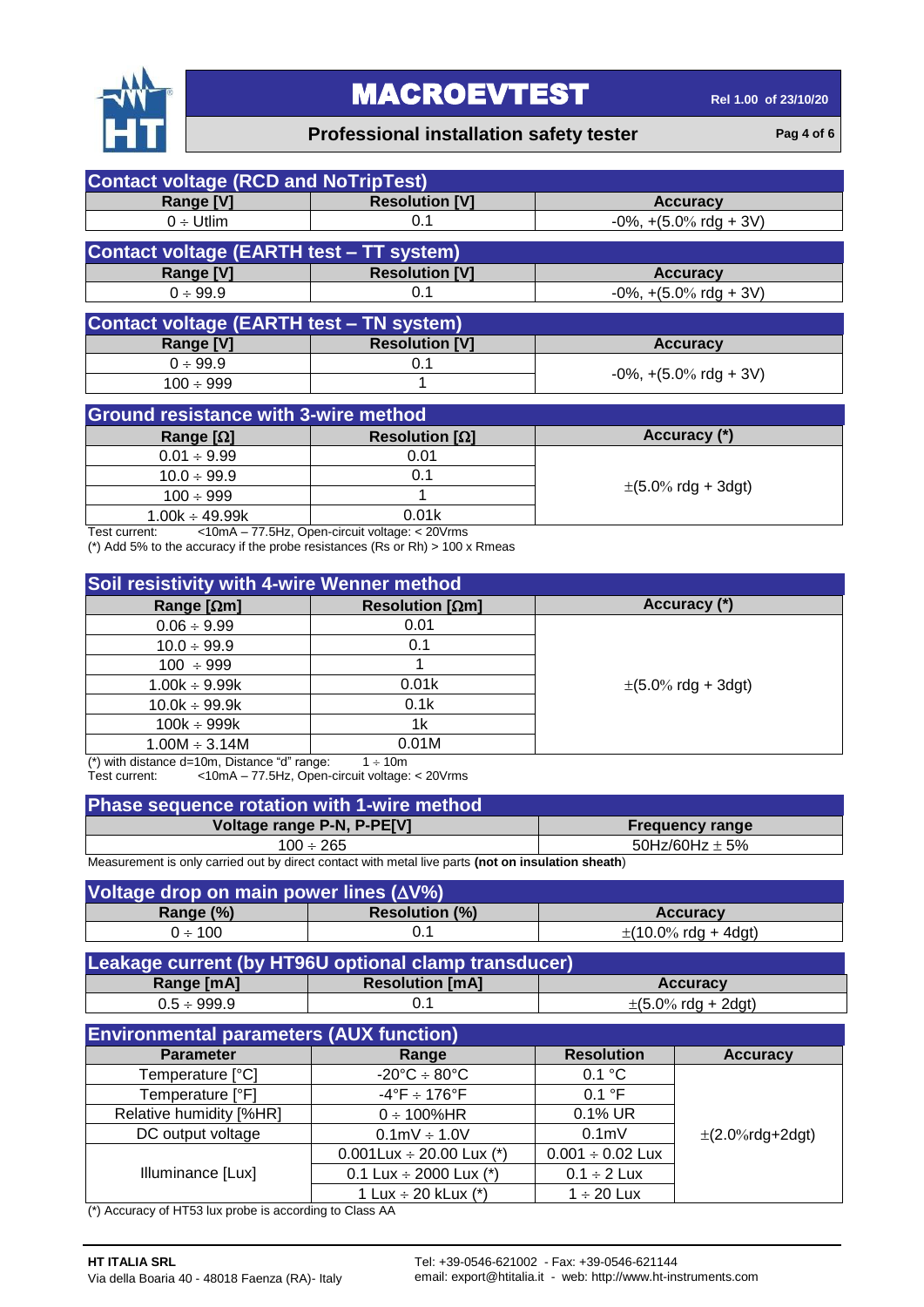

#### **Professional installation safety tester Pag 5** of 6

### **Measurement of main parameters and harmonics (PQA)**

| <b>AC TRMS Voltage</b>             |                                |                        |
|------------------------------------|--------------------------------|------------------------|
| Range [V]                          | <b>Resolution [V]</b>          | <b>Accuracy</b>        |
| $15.0 \div 459.9$                  |                                | $\pm$ (1.0%rda + 1dat) |
| All access the second for a trans- | $24.5.5$ $\ldots$ $10.5.00011$ |                        |

Allowed crest factor  $\leq 1.5$ ; Frequency:  $42.5 \div 69.0$  Hz

| <b>Frequency</b> |                        |                        |
|------------------|------------------------|------------------------|
| Range [Hz]       | <b>Resolution [Hz]</b> | <b>Accuracy</b>        |
| $42.5 \div 69.0$ | 01.01                  | $\pm$ (2.0%rdg + 2dgt) |

Allowed voltage:  $15.0 \div 459.9V$ ; Allowed current:  $5\%$ FS clamp  $\div$  FS clamp

#### **AC TRMS Current**

| AV TIMO VAII GIIL      |                       |                       |                              |
|------------------------|-----------------------|-----------------------|------------------------------|
| <b>FS clamp</b>        | Range [A]             | <b>Resolution [A]</b> | <b>Accuracy</b>              |
| < 10A                  | 5% FS $\div$ 9.99     | 0.01                  |                              |
| $10A \le FS \le 200$   | $5\%$ FS $\div$ 199.9 | 0.1                   | 1Ph: $\pm$ (1.0%rdg + 3 dgt) |
| $200A \le FS \le 3000$ | 5% FS $\div$ 2999     |                       | 3Ph: $\pm$ (2.0%rdg + 5 dgt) |
|                        |                       |                       |                              |

Range:  $5 \div 999.9$  mV; Values under 5mV are zeroed<br>Allowed crest factor  $\leq 3$ ; Frequency: 42.5

 $\leq$  3; Frequency: 42.5  $\div$  69.0 Hz

| Active power (@ 230V in 1Ph systems, 400V in 3Ph systems, coso=1, f=50.0Hz) |                    |                        |                              |
|-----------------------------------------------------------------------------|--------------------|------------------------|------------------------------|
| <b>FS clamp</b>                                                             | Range [kW]         | <b>Resolution [kW]</b> | Accuracy                     |
| < 10A                                                                       | $0.000 \div 9.999$ | 0.001                  |                              |
| $10A \le FS \le 200$                                                        | $0.00 \div 999.99$ | 0.01                   | 1Ph: $\pm$ (2.0%rdg + 5 dgt) |
| $200A \le FS \le 1000$                                                      | $0.0 \div 999.9$   | 0.1                    | 3Ph: $\pm$ (2.5%rdg + 8 dgt) |
| $1000A \le FS \le 3000$                                                     | $0 \div 9999$      |                        |                              |

| Reactive power (@ 230V in 1Ph systems, 400V in 3Ph systems, coso=0, f=50.0Hz) |                    |                          |                              |
|-------------------------------------------------------------------------------|--------------------|--------------------------|------------------------------|
| <b>FS clamp</b>                                                               | Range [kVAr]       | <b>Resolution [kVAr]</b> | <b>Accuracy</b>              |
| < 10A                                                                         | $0.000 \div 9.999$ | 0.001                    |                              |
| $10A \le FS \le 200$                                                          | $0.00 \div 999.99$ | 0.01                     | 1Ph: $\pm$ (2.0%rdg + 7 dgt) |
| $200A \le FS \le 1000$                                                        | $0.0 \div 999.9$   | 0.1                      | 3Ph: $\pm$ (3.0%rdg + 8 dgt) |
| $1000A \le FS \le 3000$                                                       | $0 \div 9999$      |                          |                              |

| Power factor (@ 230V in 1Ph systems, 400V in 3Ph systems, f=50.0Hz) |                   |                                                                                  |
|---------------------------------------------------------------------|-------------------|----------------------------------------------------------------------------------|
| Range                                                               | <b>Resolution</b> | <b>Accuracy</b>                                                                  |
| $0.70c \div 1.00 \div 0.70i$                                        | 0.01              | $\pm$ (4.0%rdg + 10dgt) if I $\leq$ 10%FS<br>$\pm$ (2.0%rdg + 3dgt) if I > 10%FS |

| $cos\varphi$ ( $\oslash$ 230V in 1Ph systems, 400V in 3Ph systems, f=50.0Hz) |                   |                                                                                   |  |
|------------------------------------------------------------------------------|-------------------|-----------------------------------------------------------------------------------|--|
| Range                                                                        | <b>Resolution</b> | <b>Accuracy</b>                                                                   |  |
| $0.70c \div 1.00 \div 0.70i$                                                 | 0.01              | $\pm$ (4.0%rdg + 10dgt) if $I \le 10\%$ FS<br>$\pm$ (1.0%rdg + 7dgt) if I > 10%FS |  |

| Voltage harmonics (@ 230V in 1Ph systems, 400V in 3Ph systems, f=50.0Hz) |                       |              |                        |
|--------------------------------------------------------------------------|-----------------------|--------------|------------------------|
| Range [%]                                                                | <b>Resolution [%]</b> | Order        | <b>Accuracy</b>        |
| $0.1 \div 100.0$                                                         |                       | $01 \div 25$ | $\pm$ (5.0%rdg + 5dgt) |

Frequency of fundamental:  $42.5 \div 69.0$  Hz, DC accuracy not declared

| <b>Current harmonics (f=50Hz)</b> |                       |              |                                          |
|-----------------------------------|-----------------------|--------------|------------------------------------------|
| Range [%]                         | <b>Resolution [%]</b> | Order        | <b>Accuracy</b>                          |
|                                   |                       | $01 \div 9$  | $\pm$ (5.0%rdg + 5dgt)                   |
| $0.1 \div 100.0$                  | 0.1                   | $10 \div 17$ | $\pm$ (10.0%rdg + 5dgt)                  |
|                                   |                       | $18 \div 25$ | $\pm(15.0\% \text{rdg} + 10 \text{dgt})$ |